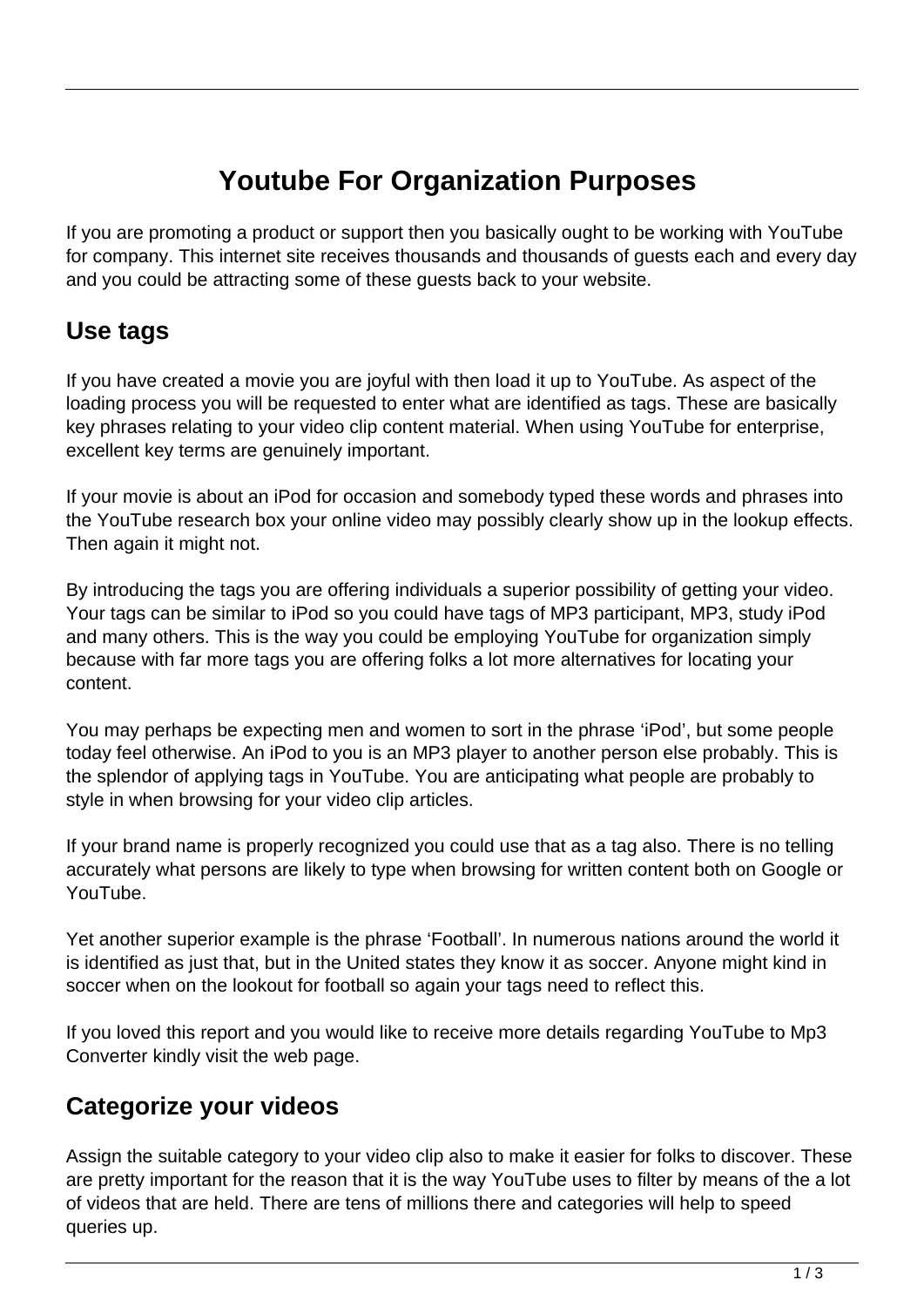Be certain that you have decided on the good group for your movie. If you are teaching some thing then assign your online video to the 'how to' class. Never be concerned if you really feel you want to adjust it as you are allowed to do this at any time.

## **Build your individual VLog**

When I use YouTube for company I like to increase films to my blog site. If you have carried out any running a blog then you might have listened to of online video running a blog. This is also recognized as a VLog.

Immediately after uploading a video to YouTube you have the possibility to mark it as VLog. This tells YouTube the playlist is a VLog in your YouTube channel. You will require to analysis factors like channels and playlists to get a full grasp of this.

#### **How to get much more sights on YouTube**

The fact is, if you strategy on using YouTube for enterprise promoting, the only way you will maximize YouTube views is if you produce a terrific high quality movie. Positive there are services out there that will get you far more sights, but you should really steer clear of these factors.

You threat having your account banned if you use any underhand viewing strategies and all your films pulled. Do you genuinely want to get that prospect? All that effort and hard work that you place in to building your movie has been wasted. Just create videos that give value and that people today take pleasure in and you will get more views.

#### **How to promote your merchandise**

If you offer you a merchandise or services and want to take gain of YouTube for organization, then generate a video to showcase your function. You do not always want to look on display screen. You can build a slide presentation which contains what you want to say. Just narrate out loud around the words on display.

Point out the principal options of the solution and of system the benefits. Include photos of the solution to give even more visual influence. Will not get carried away and make it a extended drawn out production. Retain it basic and hold it limited, about two minutes is usually more than enough.

Men and women really like to see visual information and you are offering excellent worth by producing a online video. When you have completed the slides then just transform them into a movie file and upload it to YouTube. Add your speak to details in the movie as very well as in the YouTube description box.

## **YouTube and Fb for business**

You have made that all important video masterpiece. It really is up on YouTube and you are starting to see some sights and site visitors coming to your web page. Now it is time to ramp up